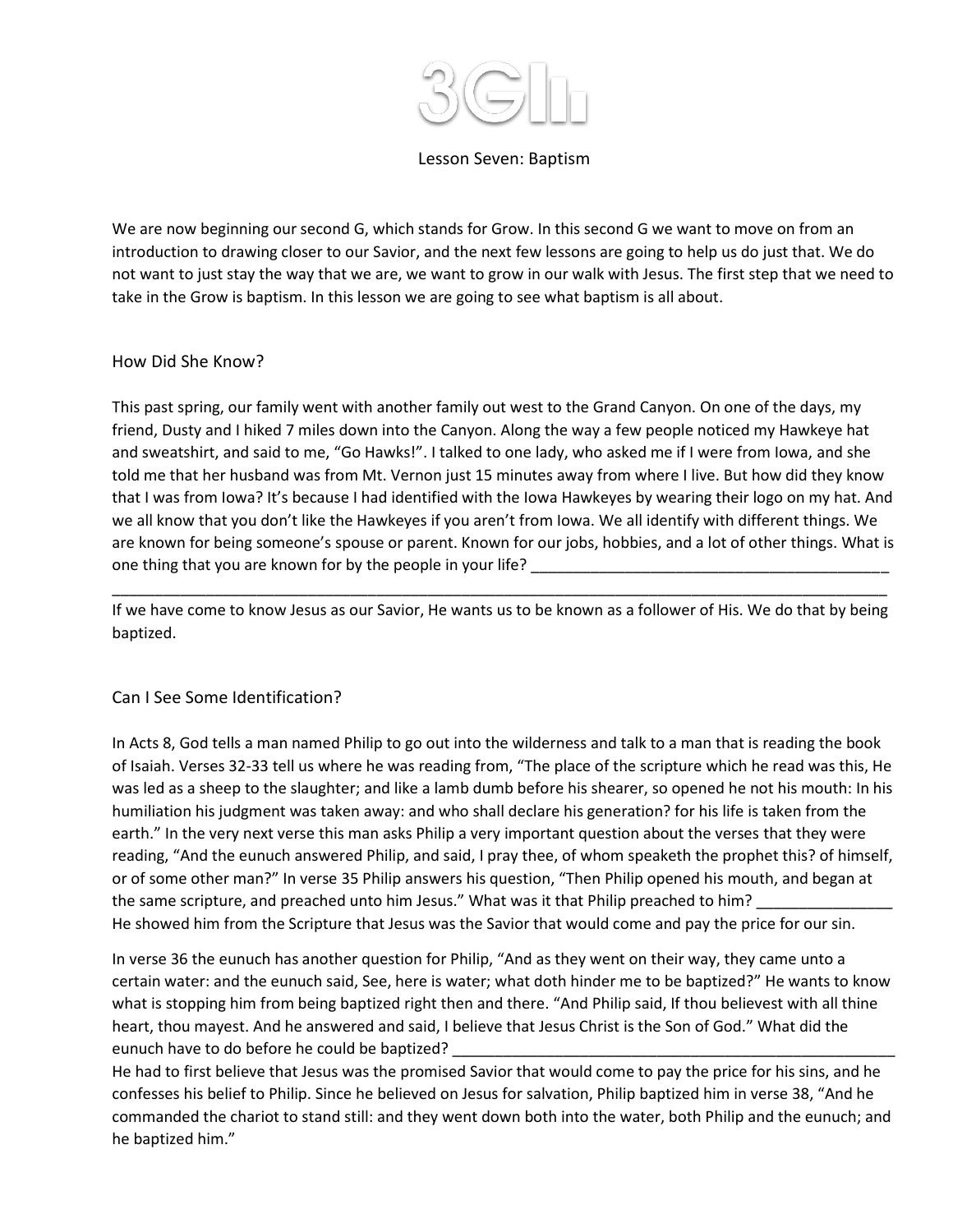Salvation always preceded baptism. In Matthew 28:19 Jesus gives a command to His followers, "Go ye therefore, and teach all nations, baptizing them in the name of the Father, and of the Son, and of the Holy Ghost:" Now notice the order of this verse. He tells them that they are to first teach people that He is the Savior, and then once they believe, then they are to be baptized. What always precedes baptism in the Bible?

Now let's take a moment to look at that word baptize. The Greek word for baptize is baptizo. Baptize is a transliteration from the Greek language. In other words, they just gave an English equivalent for every letter in the Greek word. The word means "to submerse" and was often used to describe the process of dying garments from one color to another. For instance, if we wanted to take a white piece of cloth and change its color to purple, then we would submerse the cloth in a purple dye. When you dyed a garment, you changed its identity. What does the word baptize mean? This is why we submerse people when we baptize them. Nowhere in the Bible do we find babies being sprinkled or people being baptized by having water poured on them. The very word means to put them under the water.

I had often wondered and you may be asking the question, "Why was Jesus baptized?" Look at Matthew 3:13- 17, "Then cometh Jesus from Galilee to Jordan unto John, to be baptized of him. But John forbad him, saying, I have need to be baptized of thee, and comest thou to me? And Jesus answering said unto him, Suffer it to be so now: for thus it becometh us to fulfil all righteousness. Then he suffered him. And Jesus, when he was baptized, went up straightway out of the water: and, lo, the heavens were opened unto him, and he saw the Spirit of God descending like a dove, and lighting upon him: And lo a voice from heaven, saying, This is my beloved Son, in whom I am well pleased." He wanted to identify with John's message that Jesus was the way of salvation.

Jesus was baptized because He wanted to publicly identify with the message that John was preaching. John preached that Jesus was the way of salvation. In John 1:29, we see John's message, "The next day John seeth Jesus coming unto him, and saith, Behold the Lamb of God, which taketh away the sin of the world." Jesus then came to John and had John baptize Him because Jesus wanted to show everyone that what John was saying about Jesus was true. That is the same reason that we are to be baptized. We are to identify with Jesus as the way of salvation. Baptism is all about identification. It has nothing to do with salvation. Baptism publicly identifies us as a born-again follower of Jesus, and it does that by picturing a couple of things.

## A Picture Is Worth A Thousand Words

In Romans 6:3-4 we see that baptism pictures a couple of things, "Know ye not, that so many of us as were baptized into Jesus Christ were baptized into his death? Therefore we are buried with him by baptism into death: that like as Christ was raised up from the dead by the glory of the Father, even so we also should walk in newness of life." The first thing that baptism pictures is what Jesus did for us. It pictures the death, burial, and resurrection of Jesus. Going down into the water pictures His death. Going all the way under the water pictures His burial. Being raised up from the water pictures His resurrection. So, when we are baptized, we are showing what Jesus has done to save us. What did Jesus do for us that baptism is a picture of? \_\_\_\_\_\_\_\_\_\_\_\_

\_\_\_\_\_\_\_\_\_\_\_\_\_\_\_\_\_\_\_\_\_\_\_\_\_\_\_\_\_\_\_\_\_\_\_\_\_\_\_\_\_\_\_\_\_\_\_\_\_\_\_\_\_\_\_\_\_\_\_\_\_\_\_\_\_\_\_\_\_\_\_\_\_\_\_\_\_\_\_\_\_\_\_\_\_\_\_\_\_\_\_

Baptism is not just a picture of what Jesus did for us, but also what He did in us. It pictures the death and burial of our old life and the resurrection of our new life. Going down into the water pictures the death of our old life. Going all the way under the water pictures the burial of our old life. Being raised up from the water pictures the resurrection of our new life in Jesus. So, when we are baptized, we are showing what Jesus has done in us. It tells the world that I am different now. I am going to live my life for Jesus. Who I used to be is dead and gone, and now I am alive to serve Jesus. What did Jesus do in us that baptism is a picture of? \_\_\_\_\_\_\_\_\_\_\_\_\_\_\_\_\_\_\_\_\_

\_\_\_\_\_\_\_\_\_\_\_\_\_\_\_\_\_\_\_\_\_\_\_\_\_\_\_\_\_\_\_\_\_\_\_\_\_\_\_\_\_\_\_\_\_\_\_\_\_\_\_\_\_\_\_\_\_\_\_\_\_\_\_\_\_\_\_\_\_\_\_\_\_\_\_\_\_\_\_\_\_\_\_\_\_\_\_\_\_\_\_